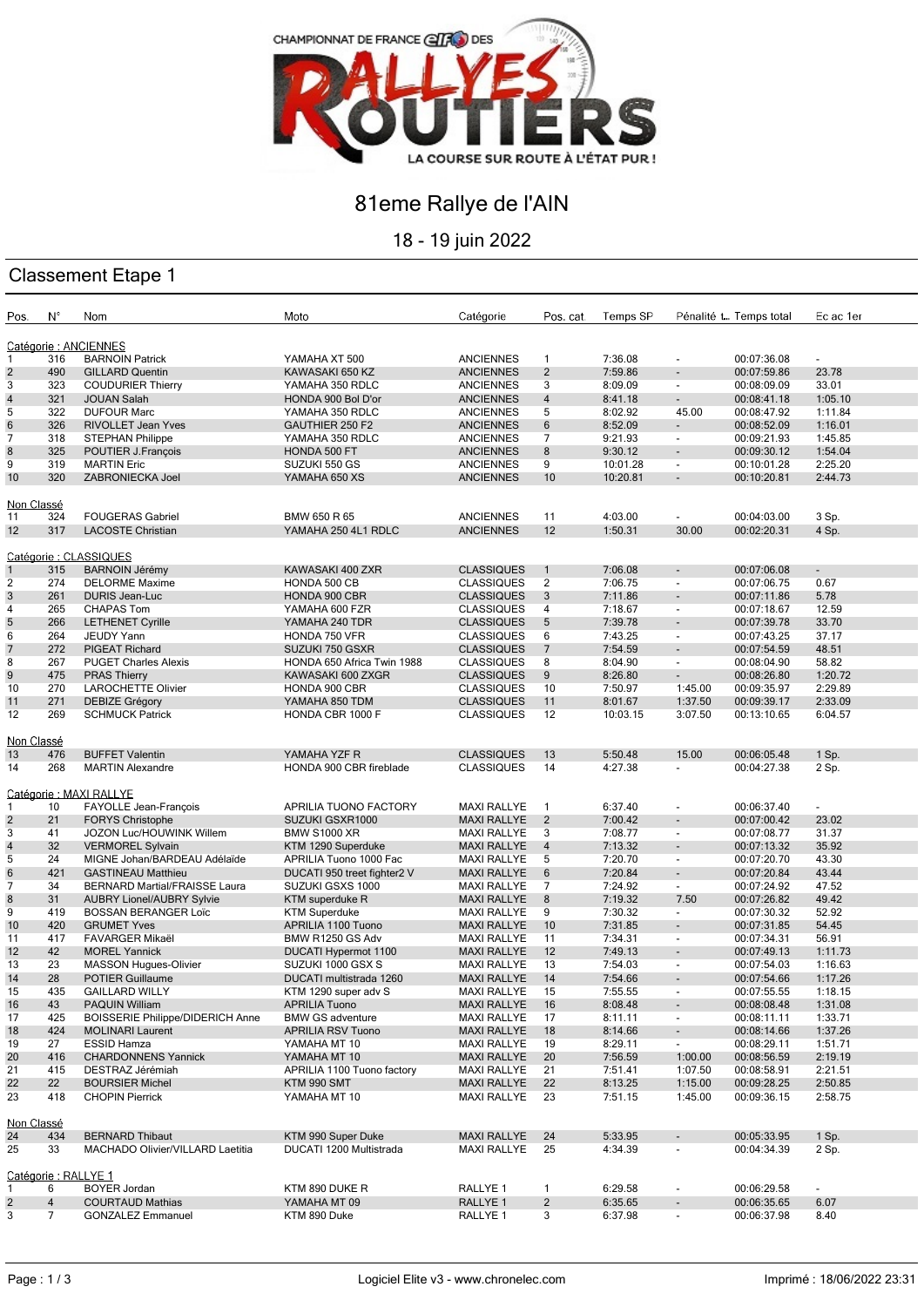# 81eme Rallye de l'AIN

18 - 19 juin 2022

### Classement Etape 1

| Pos.                         | N°           | Nom                                              | Moto                             | Catégorie                       | Pos. cat.      | Temps SP           |                          | Pénalité t Temps total     | Ec ac 1er                |  |
|------------------------------|--------------|--------------------------------------------------|----------------------------------|---------------------------------|----------------|--------------------|--------------------------|----------------------------|--------------------------|--|
| Catégorie : RALLYE 1 (Suite) |              |                                                  |                                  |                                 |                |                    |                          |                            |                          |  |
| 4<br>5                       | 19<br>16     | PREUDHOMME Benjamin<br><b>AUZOUX Christopher</b> | KTM 890 Duke                     | RALLYE 1<br>RALLYE <sub>1</sub> | 4<br>5         | 6:45.88<br>6:49.47 | $\blacksquare$           | 00:06:45.88<br>00:06:49.47 | 16.30<br>19.89           |  |
|                              |              |                                                  | <b>TRIUMPH 765 Street Triple</b> |                                 |                |                    | $\overline{\phantom{a}}$ |                            |                          |  |
| 6                            | 2            | CAUQUIL Romain/DELILLE Clarisse                  | KTM DUKE 890                     | RALLYE <sub>1</sub>             | 6              | 6:51.91            | $\overline{\phantom{a}}$ | 00:06:51.91                | 22.33                    |  |
| $\overline{7}$               | 11           | <b>GAMBINO Davy</b>                              | KTM 890 DUKE                     | RALLYE <sub>1</sub>             | 7              | 6:52.11            | $\blacksquare$           | 00:06:52.11                | 22.53                    |  |
| 8                            | 14           | <b>DEVILLARD Mathieu</b>                         | TRIUMPH 765 street triple        | RALLYE 1                        | 8              | 6:59.07            | $\overline{\phantom{a}}$ | 00:06:59.07                | 29.49                    |  |
| 9                            | 443          | <b>DELMAS Mathieu</b>                            | HONDA VFR 800 Vtec               | RALLYE <sub>1</sub>             | 9              | 7:03.55            | $\overline{\phantom{a}}$ | 00:07:03.55                | 33.97                    |  |
| 10                           | 120          | <b>OVERNEY Christophe</b>                        | HUSABERG 500                     | RALLYE 1                        | 10             | 7:04.31            | $\overline{\phantom{a}}$ | 00:07:04.31                | 34.73                    |  |
| 11                           | 117          | <b>CASTELEYN Remi</b>                            | KTM 890 DUKE R                   | RALLYE <sub>1</sub>             | 11             | 7:05.04            |                          | 00:07:05.04                | 35.46                    |  |
| 12                           | 436          | MICHEL Jean Christian                            | YAMAHA MT 09                     | RALLYE <sub>1</sub>             | 12             | 7:05.82            | $\overline{\phantom{a}}$ | 00:07:05.82                | 36.24                    |  |
| 13                           | 126          | <b>JARNAC Thomas</b>                             | KTM 799 Duke                     | RALLYE <sub>1</sub>             | 13             | 7:05.89            | $\overline{\phantom{a}}$ | 00:07:05.89                | 36.31                    |  |
| 14                           | 134          | <b>BONCOEUR Guillaume/LAINE Romaric</b>          | triumph 675 Street triple        | RALLYE <sub>1</sub>             | 14             | 7:07.03            | $\blacksquare$           | 00:07:07.03                | 37.45                    |  |
| 15                           | 138          | <b>CHAUVEAU Pascal</b>                           | KTM 790 Duke                     | RALLYE <sub>1</sub>             | 15             | 7:07.67            | $\overline{\phantom{a}}$ | 00:07:07.67                | 38.09                    |  |
| 16                           | 438          | DEPARDON Jérôme                                  | TRIUMPH 675 st triple RX         | RALLYE <sub>1</sub>             | 16             | 7:08.85            | $\blacksquare$           | 00:07:08.85                | 39.27                    |  |
| 17                           | 144          | <b>RECOUR Hugo</b>                               | TRIUMPH 765 street triple        | RALLYE <sub>1</sub>             | 17             | 7:09.21            | $\overline{\phantom{a}}$ | 00:07:09.21                | 39.63                    |  |
| 18                           | 442          | SAINJON David                                    | TRIUMPH 765 street triple        | RALLYE 1                        | 18             | 7:09.54            | $\overline{\phantom{a}}$ | 00:07:09.54                | 39.96                    |  |
| 19                           | 147          | <b>BLANCHET Hugo</b>                             | DUCATI Hypermot 939              | RALLYE <sub>1</sub>             | 19             | 7:17.59            | $\blacksquare$           | 00:07:17.59                | 48.01                    |  |
| 20                           | 115          | NUPER Morten/FANNECHON Mylène                    | YAMAHA MT-09 TRACER              | RALLYE <sub>1</sub>             | 20             | 7:18.71            | $\overline{\phantom{a}}$ | 00:07:18.71                | 49.13                    |  |
| 21                           | 137          | <b>FAYOL Eric</b>                                | KTM 890 Duke R                   | RALLYE <sub>1</sub>             | 21             | 7:20.04            | $\overline{\phantom{a}}$ | 00:07:20.04                | 50.46                    |  |
| 22                           |              | VRY Sébastien                                    |                                  |                                 | 22             | 7:17.14            |                          |                            | 55.06                    |  |
|                              | 121          |                                                  | YAMAHA 850 MT 09                 | RALLYE <sub>1</sub>             |                |                    | 7.50                     | 00:07:24.64                |                          |  |
| 23                           | 140          | <b>GROSSE Johann</b>                             | YAMAHA MT 09                     | <b>RALLYE 1</b>                 | 23             | 7:25.59            | $\overline{\phantom{a}}$ | 00:07:25.59                | 56.01                    |  |
| 24                           | 130          | <b>MESSERLI Olivier</b>                          | YAMAHA 850 MT 09                 | RALLYE <sub>1</sub>             | 24             | 7:22.71            | 7.50                     | 00:07:30.21                | 1:00.63                  |  |
| 25                           | 143          | STEPHAN Pierre/LESOURD Rémi                      | KTM 890 Duke R                   | RALLYE <sub>1</sub>             | 25             | 7:34.57            | $\blacksquare$           | 00:07:34.57                | 1:04.99                  |  |
| 26                           | 129          | <b>ROGINE Nicolas</b>                            | TRIUMPH 675street triple R       | RALLYE <sub>1</sub>             | 26             | 7:35.15            | $\overline{\phantom{a}}$ | 00:07:35.15                | 1:05.57                  |  |
| 27                           | 175          | PARUSSINI Rudy                                   | KTM DUKE 890 R                   | RALLYE <sub>1</sub>             | 27             | 7:30.59            | 7.50                     | 00:07:38.09                | 1:08.51                  |  |
| 28                           | 439          | <b>RAGE Kevin</b>                                | APRILIA 900 Shiver               | RALLYE <sub>1</sub>             | 28             | 7:39.79            | $\overline{\phantom{a}}$ | 00:07:39.79                | 1:10.21                  |  |
| 29                           | 141          | <b>NOVET Thibaud</b>                             | KAWASAZKI ZX 6R                  | RALLYE 1                        | 29             | 7:41.45            | $\overline{\phantom{a}}$ | 00:07:41.45                | 1:11.87                  |  |
| 30                           | 145          | <b>UNAL Thierry</b>                              | KTM 890 DUKE R                   | RALLYE <sub>1</sub>             | 30             | 7:50.95            | $\overline{\phantom{a}}$ | 00:07:50.95                | 1:21.37                  |  |
| 31                           | 118          | <b>CANALI Philippe</b>                           | YAMAHA 600 fazer RJ              | RALLYE <sub>1</sub>             | 31             | 8:03.10            | $\blacksquare$           | 00:08:03.10                | 1:33.52                  |  |
| 32                           | 146          | LOUSSEREAUX David                                | Triumph 675 street triple        | RALLYE 1                        | 32             | 8:08.72            | $\overline{\phantom{a}}$ | 00:08:08.72                | 1:39.14                  |  |
| 33                           | 453          | <b>CECILLON Maxime</b>                           | YAMAHA MT 09                     | RALLYE <sub>1</sub>             | 33             | 8:17.26            | $\overline{\phantom{a}}$ | 00:08:17.26                | 1:47.68                  |  |
| 34                           | 454          | <b>VAURIS</b> Etienne                            | <b>DUCATI Monster 796</b>        | RALLYE <sub>1</sub>             | 34             | 8:27.96            | $\overline{\phantom{a}}$ | 00:08:27.96                | 1:58.38                  |  |
| 35                           | 122          | <b>LESCANE Bruno</b>                             | DUCATI 750 SSie                  | RALLYE <sub>1</sub>             | 35             | 8:25.21            | 7.50                     | 00:08:32.71                | 2:03.13                  |  |
| 36                           | 149          | <b>VURPILLOT Simon</b>                           | TRIUMPH 675 DAYTONA              | RALLYE <sub>1</sub>             | 36             | 8:39.63            | $\sim$                   | 00:08:39.63                | 2:10.05                  |  |
| 37                           | 440          | <b>HERICOURT Michel</b>                          | KAWASAKI Z800                    | RALLYE <sub>1</sub>             | 37             | 8:34.61            | 7.50                     | 00:08:42.11                | 2:12.53                  |  |
|                              |              |                                                  |                                  |                                 |                |                    |                          |                            |                          |  |
| 38                           | 437          | <b>BERNARD Loïc</b>                              | SUZUKI 600 GSR                   | RALLYE <sub>1</sub>             | 38             | 8:13.47            | 37.50                    | 00:08:50.97                | 2:21.39                  |  |
| 39                           | 116          | CADENET J. Philippe/AUBERT Christel KTM 790 Duke |                                  | RALLYE <sub>1</sub>             | 39             | 8:41.98            | 3:52.50                  | 00:12:34.48                | 6:04.90                  |  |
|                              |              |                                                  |                                  |                                 |                |                    |                          |                            |                          |  |
| Non Classé                   |              |                                                  |                                  |                                 |                |                    |                          |                            |                          |  |
| 40                           | 127          | <b>ASFAUX Antoine</b>                            | TRIUMPH 765 Street triple R      | RALLYE <sub>1</sub>             | 40             | 6:03.44            | $\blacksquare$           | 00:06:03.44                | 1 Sp.                    |  |
| 41                           | 8            | <b>COULANGES Charlie</b>                         | yamaha MT 09                     | RALLYE <sub>1</sub>             | 41             | 2:33.74            |                          | 00:02:33.74                | 3 Sp.                    |  |
| 42                           | 119          | SIMONNET Hervé                                   | HONDA 900 fireblade              | RALLYE <sub>1</sub>             | 42             | 1:37.82            | $\overline{\phantom{a}}$ | 00:01:37.82                | 4 Sp.                    |  |
|                              |              |                                                  |                                  |                                 |                |                    |                          |                            |                          |  |
| Catégorie : RALLYE 2         |              |                                                  |                                  |                                 |                |                    |                          |                            |                          |  |
| 1                            | $\mathbf{1}$ | <b>SCHILTZ Bruno</b>                             | APRILIA 660 Tuono                | RALLYE <sub>2</sub>             | $\mathbf{1}$   | 6:22.80            | $\blacksquare$           | 00:06:22.80                | $\overline{\phantom{0}}$ |  |
| $\overline{2}$               | 3            | <b>JOUANEN Vincent</b>                           | KTM 500 EXC                      | RALLYE <sub>2</sub>             | $\overline{2}$ | 6:27.96            | $\overline{\phantom{a}}$ | 00:06:27.96                | 5.16                     |  |
| 3                            | 5            | <b>BREBION Tanguy</b>                            | HUSQVARNA 701 FRD                | RALLYE <sub>2</sub>             | 3              | 6:32.96            | $\overline{\phantom{a}}$ | 00:06:32.96                | 10.16                    |  |
| $\overline{4}$               | 195          | MESSERLI Kévin                                   | KTM 690 SMC                      | RALLYE <sub>2</sub>             | $\overline{4}$ | 7:02.49            | $\overline{\phantom{a}}$ | 00:07:02.49                | 39.69                    |  |
| 5                            | 191          | <b>BEAUCOUD Andy</b>                             | <b>GASGAS EC</b>                 | RALLYE <sub>2</sub>             | 5              | 7:06.30            | $\blacksquare$           | 00:07:06.30                | 43.50                    |  |
| 6                            | 15           | <b>BARBOT Sonia</b>                              | YAMAHA 700 R7                    | RALLYE <sub>2</sub>             | 6              | 7:07.88            |                          | 00:07:07.88                | 45.08                    |  |
| $\overline{7}$               | 458          | <b>DEMANGE Jeremy</b>                            | <b>KTM 690 SM</b>                | RALLYE <sub>2</sub>             | 7              | 7:09.17            | $\overline{\phantom{a}}$ | 00:07:09.17                | 46.37                    |  |
| 8                            | 190          | <b>ROUTHIER Florent</b>                          | HUSABERG 450 FE                  | RALLYE <sub>2</sub>             | 8              | 7:10.39            | $\blacksquare$           | 00:07:10.39                | 47.59                    |  |
| 9                            | 18           | <b>COUGOULE REMI</b>                             | HUSQUVARNA 701                   |                                 |                |                    |                          |                            | 47.98                    |  |
|                              |              |                                                  | HUSQVARNA 450 FE                 | RALLYE <sub>2</sub>             | 9              | 7:10.78            | $\overline{\phantom{a}}$ | 00:07:10.78                |                          |  |
| 10                           | 197          | <b>GAVARD Bertrand</b>                           |                                  | RALLYE <sub>2</sub>             | 10             | 7:16.20            | $\overline{\phantom{a}}$ | 00:07:16.20                | 53.40                    |  |
| 11                           | 194          | <b>BILLARD Xavier</b>                            | HUSQVARNA 701 vitipilen          | RALLYE <sub>2</sub>             | 11             | 7:26.81            | $\overline{\phantom{a}}$ | 00:07:26.81                | 1:04.01                  |  |
| 12                           | 188          | <b>BURCKEL François</b>                          | <b>HUSABERG 570 FS</b>           | RALLYE <sub>2</sub>             | 12             | 7:34.04            | $\overline{\phantom{a}}$ | 00:07:34.04                | 1:11.24                  |  |
| 13                           | 189          | RIOU Gaëtan                                      | HUSABERG 570 FS                  | RALLYE <sub>2</sub>             | 13             | 7:38.33            | $\overline{\phantom{a}}$ | 00:07:38.33                | 1:15.53                  |  |
| 14                           | 198          | <b>SCHMITT BAILER Arnaud</b>                     | KTM 690 Duke R                   | RALLYE <sub>2</sub>             | 14             | 7:46.38            | $\blacksquare$           | 00:07:46.38                | 1:23.58                  |  |
| 15                           | 464          | <b>VEUGLE Flavien</b>                            | YAMAHA MT 07                     | RALLYE <sub>2</sub>             | 15             | 8:00.02            | $\overline{\phantom{a}}$ | 00:08:00.02                | 1:37.22                  |  |
| 16                           | 455          | PINCé Yann                                       | HUSQVARNA 701                    | RALLYE <sub>2</sub>             | 16             | 8:04.62            | $\overline{\phantom{a}}$ | 00:08:04.62                | 1:41.82                  |  |
| 17                           | 457          | <b>ORIOL Boris</b>                               | KAWASAKI 650 ER 6N               | RALLYE <sub>2</sub>             | 17             | 8:19.93            | $\overline{\phantom{a}}$ | 00:08:19.93                | 1:57.13                  |  |
| 18                           | 187          | <b>MOLINET Denis</b>                             | KAWASAKI 650 Versys              | RALLYE <sub>2</sub>             | 18             | 8:22.30            | $\overline{\phantom{a}}$ | 00:08:22.30                | 1:59.50                  |  |
| 19                           | 456          | VAUTHIER Mickaël                                 | YAMAHA MT 07                     | RALLYE <sub>2</sub>             | 19             | 7:48.64            | 37.50                    | 00:08:26.14                | 2:03.34                  |  |
| 20                           | 181          | <b>GUILLEMOT Frédéric</b>                        | YAMAHA 700 Ténéré                | RALLYE <sub>2</sub>             | 20             | 8:27.53            | $\blacksquare$           | 00:08:27.53                | 2:04.73                  |  |
| 21                           | 192          | MESSEGHEM CHRISTIAN                              | KAWASAKI 650 VERSYS              | RALLYE <sub>2</sub>             | 21             | 8:36.08            | $\overline{\phantom{a}}$ | 00:08:36.08                | 2:13.28                  |  |
| 22                           | 466          | <b>SIGARI NICOLAS</b>                            | SUZUKI 650 SV                    | RALLYE <sub>2</sub>             | 22             | 8:17.39            | 30.00                    | 00:08:47.39                | 2:24.59                  |  |
| 23                           | 183          | HANNIGSBERG Morgane                              | KTM 690 Duke                     | RALLYE <sub>2</sub>             | 23             | 8:58.67            | $\overline{\phantom{a}}$ | 00:08:58.67                | 2:35.87                  |  |
| 24                           | 461          | THEVENON-DANIERE Nathanaël                       | KTM 690 Duke                     | RALLYE <sub>2</sub>             | 24             | 7:51.42            | 1:07.50                  | 00:08:58.92                | 2:36.12                  |  |
| 25                           | 184          | PREVOST Arnaud                                   | YAMAHA XTZ 690                   | RALLYE <sub>2</sub>             | 25             | 8:35.56            | 1:00.00                  | 00:09:35.56                | 3:12.76                  |  |
|                              |              |                                                  |                                  |                                 |                |                    |                          |                            |                          |  |
| 26                           | 463          | <b>MARTIN Pierre Alexandre</b>                   | SUZUKI 650 V Strom               | RALLYE <sub>2</sub>             | 26             | 11:30.35           | 15.00                    | 00:11:45.35                | 5:22.55                  |  |
| 27                           | 467          | <b>MERLAUD Nicolas</b>                           | YAMAHA MT 07                     | RALLYE <sub>2</sub>             | 27             | 24:14.53           | 3:00.00                  | 00:27:14.53                | 20:51.73                 |  |
|                              |              |                                                  |                                  |                                 |                |                    |                          |                            |                          |  |
| Non Classé                   |              |                                                  |                                  |                                 |                |                    |                          |                            |                          |  |
| 28                           | 460          | SAVIN Rémi                                       | HYOSUNG GT 650                   | RALLYE <sub>2</sub>             | 28             | 4:57.31            | 30.00                    | 00:05:27.31                | 2 Sp.                    |  |
| 29                           | 462          | <b>CHAMPIER Stéphane</b>                         | HONDA 600 HORNET                 | RALLYE <sub>2</sub>             | 29             | 3:53.44            | 8:15.00                  | 00:12:08.44                | 3 Sp.                    |  |
| 30                           | 459          | VAN CAMPENHOUT J. Luc                            | ROYAL ENFIELD classic MK II      | RALLYE <sub>2</sub>             | 30             | $\sim$             | $\sim$                   | $\sim$                     | $\blacksquare$           |  |
|                              |              |                                                  |                                  |                                 |                |                    |                          |                            |                          |  |
| Catégorie: RALLYE 3          |              |                                                  |                                  |                                 |                |                    |                          |                            |                          |  |
| $\mathbf{1}$                 | 235          | <b>MOUNEU Pierre</b>                             | BETA 390 SM                      | RALLYE <sub>3</sub>             | $\mathbf{1}$   | 7:30.99            | $\overline{\phantom{a}}$ | 00:07:30.99                | $\blacksquare$           |  |
| 2                            | 236          | LEGODU Jérémy                                    | BETA 390 SM                      | RALLYE <sub>3</sub>             | $\overline{c}$ | 7:58.87            | $\overline{\phantom{a}}$ | 00:07:58.87                | 27.88                    |  |
| 3                            | 237          | <b>FABRE Vincent</b>                             | BETA 390 SM                      | RALLYE <sub>3</sub>             | 3              | 8:03.37            | $\overline{\phantom{a}}$ | 00:08:03.37                | 32.38                    |  |